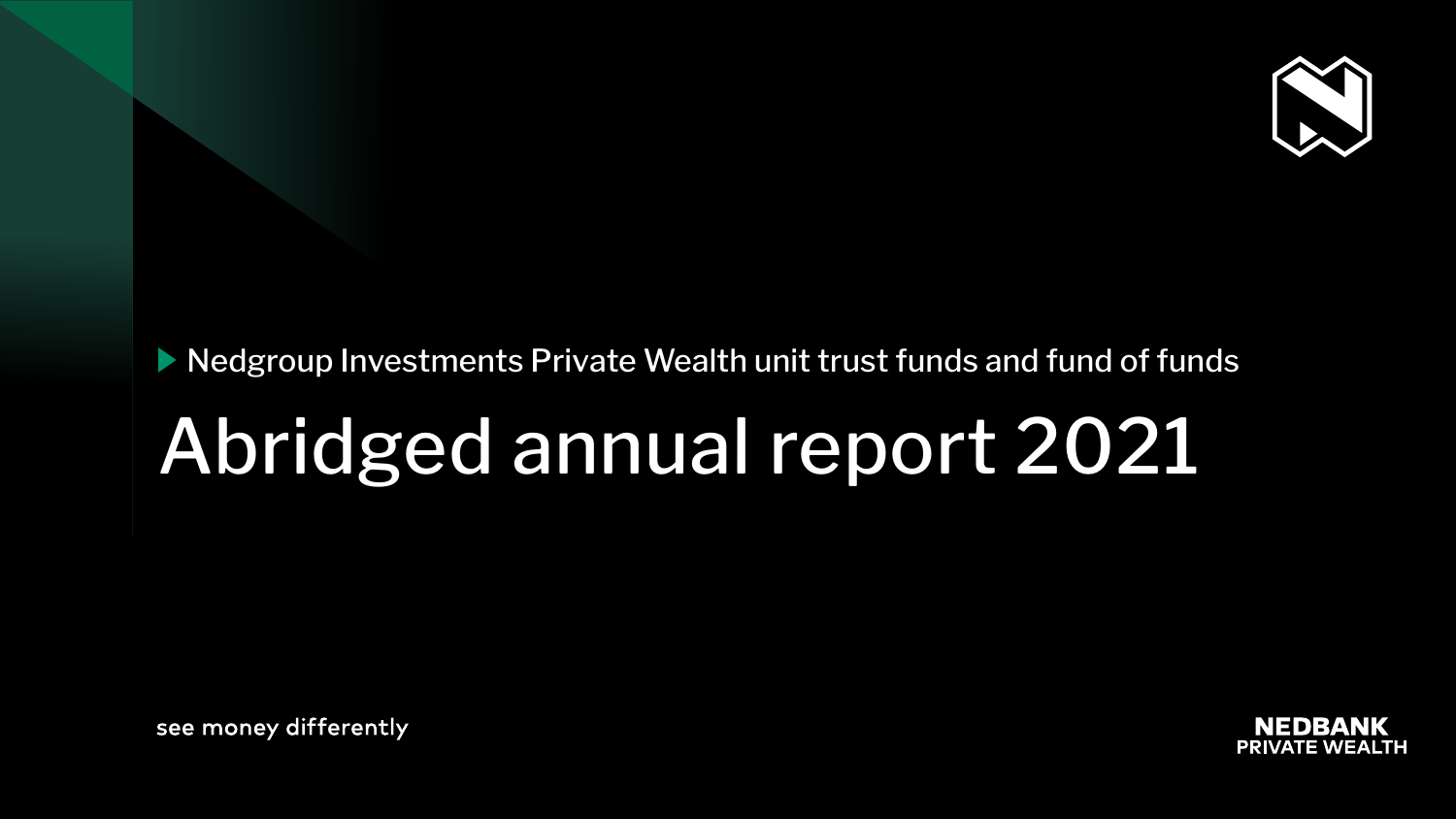## **CHANGES TO THE NEDGROUP COLLECTIVE INVESTMENT SCHEME AND ITS UNIT TRUST PORTFOLIOS, EFFECTIVE 1 AUGUST 2013**

### **CALCULATION OF ANNUAL MANAGEMENT FEE**

In line with industry practice and Circular 17 issued in August 2013 by the Regulator of Collective Investments Schemes, we are required to change our supplemental deed to accommodate the revision of the methodology used to calculate the annual management fee.

As from 1 August 2013, the annual management fee will be calculated on the Net Asset Value (NAV), which is the total value of assets in the portfolio, including any income accrual, and not only the capital value.

### **USE OF INTEREST RATE SWAPS ON MONEY MARKET FUNDS**

The investment policies of the Nedgroup Investments Money Market and Nedgroup Investments Corporate Money Market Funds will be changed to allow the investment manager to make use of interest rate swaps in future.

# CONTENTS

Report to Investors

Trustees' Report

Nedgroup Investments

Nedgroup Investments

Nedgroup Investments

Nedgroup Investments

Nedgroup Investments

|                                          | $3 - 6$ |
|------------------------------------------|---------|
|                                          | $7 - 8$ |
| s Private Wealth Bond Fund               | 10      |
| s Private Wealth Equity Fund             | 11      |
| s Private Wealth Diversified Growth Fund | 12      |
| s Private Wealth Preference Share Fund   | 13      |
| s Private Wealth Property Equity Fund    | 14      |

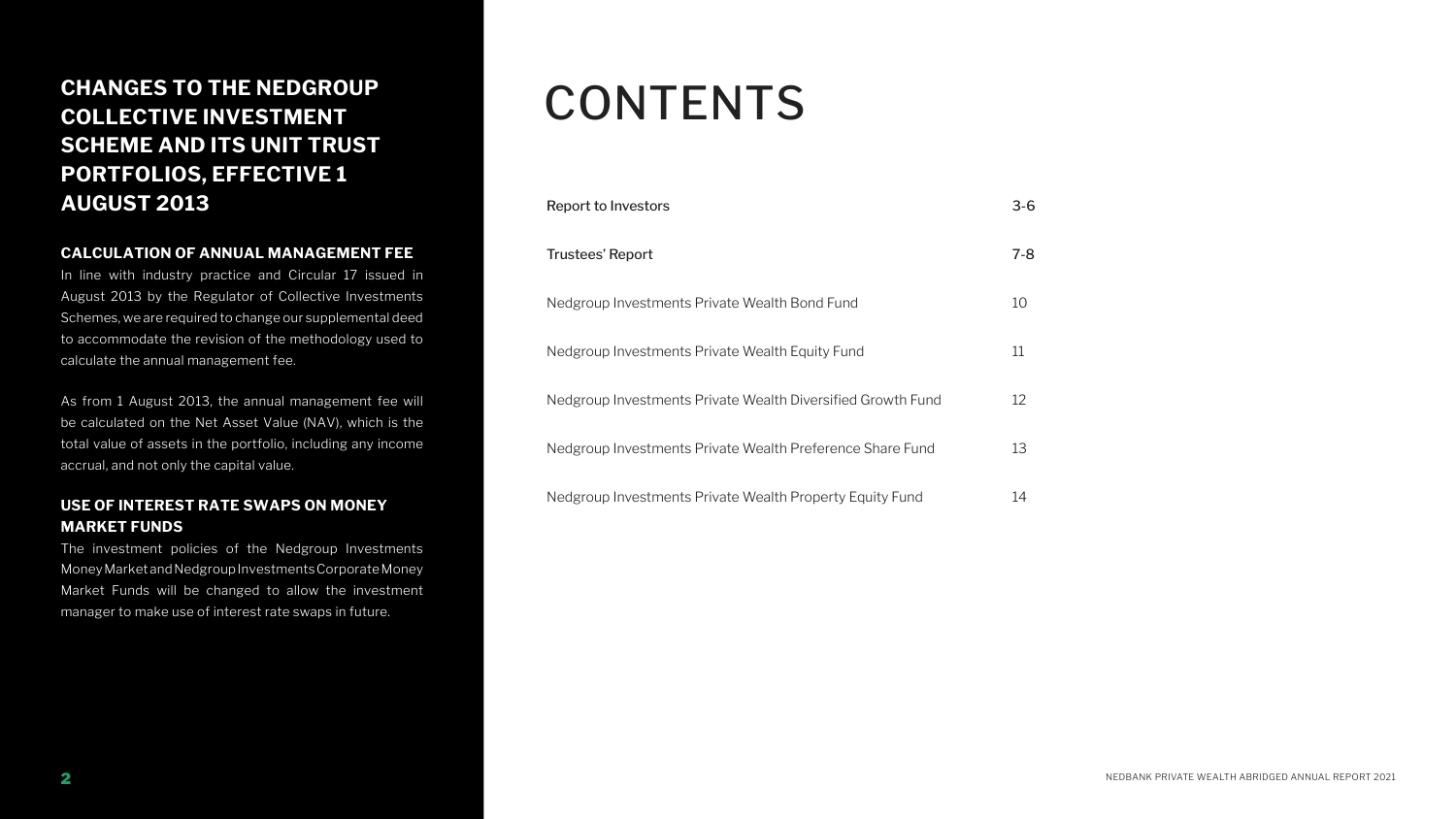# Report to investors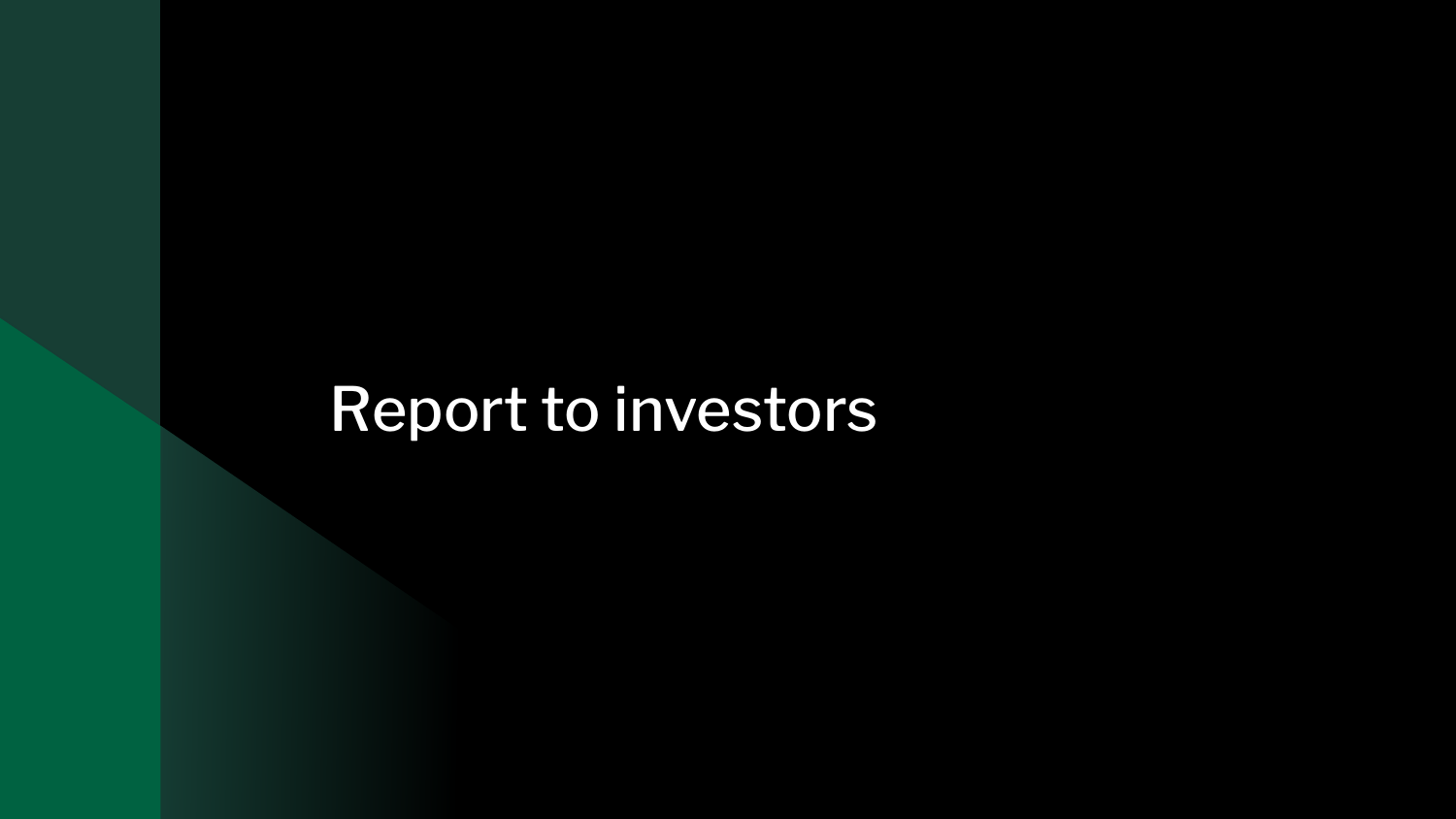### **FUND MANAGER REPORT 31 DECEMBER 2021**

### **DEAR INVESTOR**

I am pleased to report on the activities and performance of the Nedgroup Investments Select Fund of Funds (FoF) and Nedgroup Investments Private Wealth unit trust ranges for the year that ended 31 December 2021 in the context of global market developments.

### **REVIEW OF THE YEAR**

From a market perspective 2021 was without doubt an eventful, albeit financially rewarding, year. An increasing dislocation was seen in the markets as the year progressed between covid-19 related 'bad news' and market reaction. Investors were perhaps looking through the shorter term noise to the bigger picture and the global economy after covid-19. But the year was punctuated by several key themes: reflation, inflation, vaccine, variant and hawks.

The year started very much on a reflationary footing (fiscal and monetary policy designed to expand output and effectively support and drive the economic reopening following the pandemic lockdowns of 2020) fuelled in no small part by the inauguration of President Biden and the simultaneous shift in control of the Senate following state elections in Georgia. With the Democrats in control of both sides of Congress the passage through for the American Rescue Plan Act was made significantly easier. This included \$1.9tn of additional stimulus (later scaled back) with a focus on infrastructure spending and environmental responsibility. All part of the 'build back better' slogan that carried Biden to the White House. This was supported by wider monetary and fiscal policy seen as accommodative to economic expansion and a shift in rhetoric from central banks, moving from inflation to employment as the key point of focus. Inflation, it was felt, would be under control.

In parallel to this, whilst infection levels remained high, a broader rollout of vaccines globally provided optimism to the pandemic and

led to a very strong first quarter to the year for equity markets. This was countered by a more challenging period for fixed income assets, and particularly those with longer dated maturities.

With Q2 came the Delta variant, a more transmissible strain against which several vaccines proved less effective. This caused something of a setback for markets as investors feared a derailment of the reflationary effort and delay to the vaccine led recovery. Q2 also saw inflation move front and centre with mixed views as to just how transitory it would prove to be. Commodity prices were rising, with a particular focus on energy, and with input prices rising generally this was having a broader impact on inflation. This rolled into Q3, now with added concerns around the logistical challenges feeding through to further price rises. In short, pent up demand meeting supply deficits with the wrong goods in the wrong place at the wrong time and a labour supply squeeze creating a backlog to the global movement of materials. Issues around a snowballing debt crisis at China's property giant Evergrande Group and growing regulatory oversight from the Chinese government proved an unwanted distraction to markets, albeit that fears of debt contagion subsided swiftly and the focus shifted back to inflation.

To this backdrop expectations moved to a more hawkish sentiment from central banks, looking to curb inflation by dialling back on monetary and ultimately fiscal policy, consensus now clearly anticipating several rate hikes in 2022 and evidence of a more aggressive asset purchase tapering. With the advent of Q4 emerged the Omicron variant and evidence of significantly higher transmissibility (than Delta) and without information on severity markets weakened as new restrictions were imposed across multiple countries and the reality loomed large of an extended period of life with covid-19 and what this might mean for the economic recovery. You only need to look at the impact on travel stocks to see the direction of thinking. But with the closing stages to the year came early evidence of reduced severity from the now dominant variant and coupled with a surge in vaccine booster programmes across the developed world, renewed

optimism that the recovery would remain on-track.

Back home in South Africa, the final quarter of the year saw campaigning dominate October headlines with local municipal elections set for early November. Worsening load shedding upped the stakes as it highlighted the state of service delivery and the importance of the proposed energy reforms. The Department of Minerals and Energy announced the preferred bidders for the fifth round of the Renewable IPP Procurement Programme, which is expected to add about 2500MW of capacity in due course.

In October, the SA Reserve Bank's (SARB) Monetary Policy Review highlighted an intensification of inflationary risks. This increased the market related probability of a hike in interest rates as monthly increases in both producer and consumer price indices added to the argument. The SARB subsequently increased interest rates by 25 basis points, in a split vote of 3:2 in November. The Monetary Policy Committee emphasised a preference for a gradual interest rate hiking cycle and explained that near- term inflation risks are to the upside.

As the year ended, a rapid escalation of covid-19 cases confirmed the onset of the fourth wave, though the country resisted stricter lockdown measures. With data indicating a moderation of case counts in the latter half of December, South Africa further relaxed restrictions on movement and trade, including a removal of the curfew.

The SA economy recorded a quarterly GDP contraction of 1,5% (not annualised) in the third quarter, a disappointing number relative to market expectations. The devastating impact of the riots in July , as well as load shedding, were the primary drivers. The unemployment rate recorded a new high of 34,9% in the third quarter, confirming the bleak picture many job seekers face. In a positive development, credit ratings agency Fitch moved South Africa's credit ratings outlook to stable from negative.

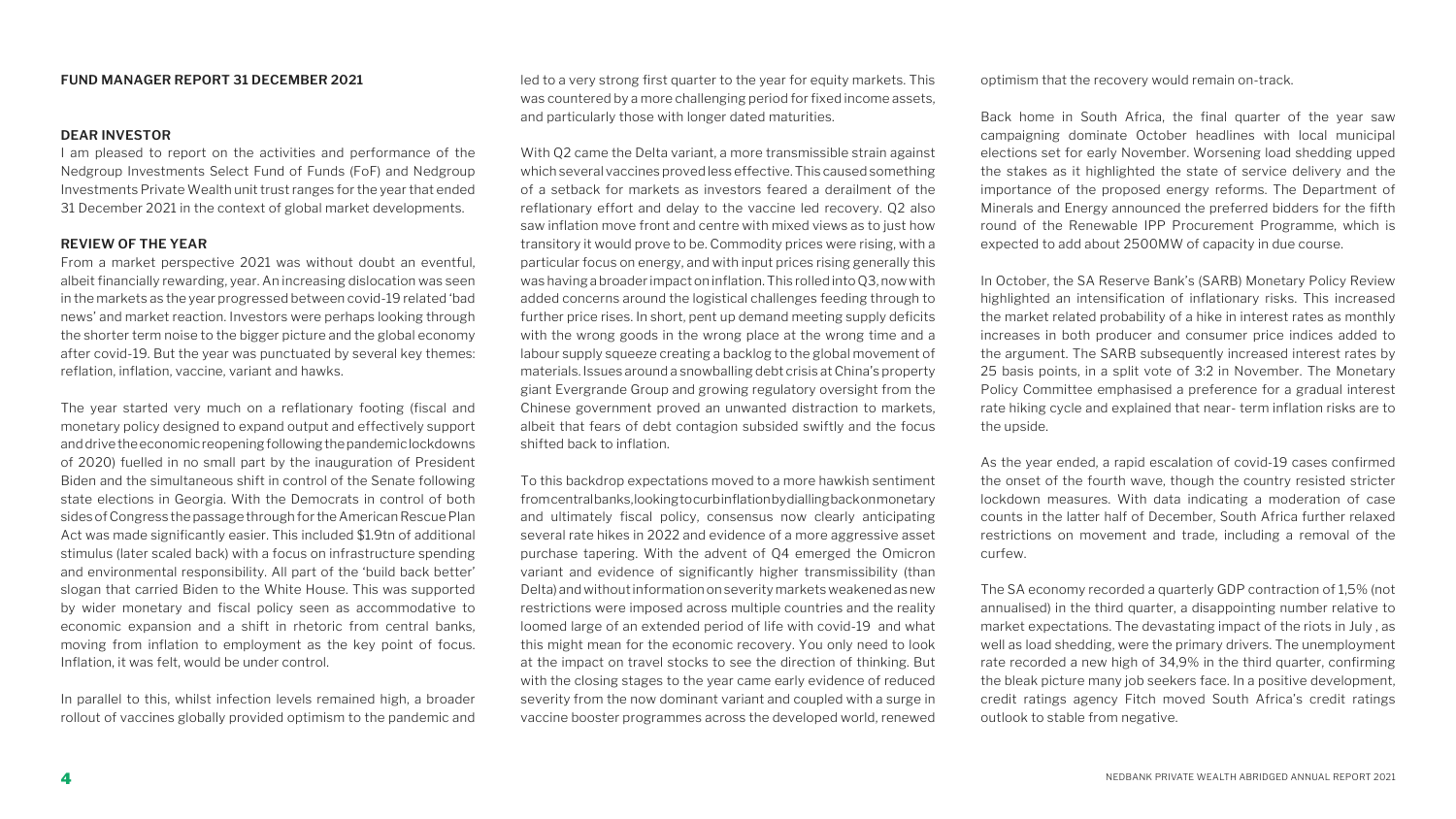### **MARKET PERFORMANCE**

Performance of the major asset classes for 2021

Source: Morningstar

It has been a good year for risk assets, and specifically developed market equities, but also other asset classes linked to the economic reopening, whilst traditionally more defensive assets have struggled. To equities first and the global index (MSCI World) saw an increase of 19.1% on the year. This was led by the US which rose by 26.5% over the period with Europe (ex UK) not far behind up 22.6%. This is in stark contrast to emerging markets which posted a very slight loss on the year at -0.2%. As mentioned previously, commodities saw strong returns on the year with the broad commodity index up some 27% with oil leading the way up more than 60%. This contrasts with the classic safe-haven of gold, falling by 4% over the year. To extend the view on real assets, property also performed well in 2021 with the developed market REIT index up 27.2% on the year.

Turning finally to fixed income markets it was difficult to find any bright spots unless linked to either inflation (index linked) or risk (high yield) or managed to avoid duration (longer maturity). The Barclays Global Aggregate index fell by 1.5% over the year whilst the Merrill

Lynch Global High Yield index rose 2.8%. The FTSE All Stocks UK Index Linked Index was up 4.2% over the year whilst in contrast the equivalent UK Gilt Index fell 5.2%.

Domestic bonds ended the year strongly after a three-month slump, supported by improving global risk appetite, this was reflected in the FTSE/JSE All Bond Index which gained 8.4% for the year. Local equity markets mirrored positive momentum from global equity markets, the FTSE/JSE All Share Index gained 15.1% during the last quarter with resources delivering performance of 29.3% over the year. South African equity indices outperformed the broader emerging market complex, delivering returns comparable to many developed markets.

In terms of currency moves, after a strong start to the year, the rand experienced a much weaker fourth quarter depreciating by approximately 6,0% and breached the R16 to USD mark multiple times in the final month of the year.

### **RANGE OF FUNDS**

The range of 11 collective investments that Nedgroup Investments Private Wealth has in its stable consists of six funds of funds (namely the Select FoF range) and five single-managed funds. The six funds of funds are set up to match each of our risk profiled investment strategies, ranging from income to a high growth portfolio. The Nedgroup Investments Select FoF range had a good 2021, with each of the six funds outperforming or performing in line with their respective peer groups. M&G (previously known as Prudential) was one of the top performers in the range with its domestic equity and domestic inflation-linked bond allocation amongst their top contributors. Abax Investments also delivered very strong performance in 2021 with their duration and currency exposure, as well as a few stock specific positions like the Royal Bafokeng convertible bond amongst their top contributors. Foord had a challenging 2021 with its underweight exposure to domestic equities and overweight position in the shorter end of the domestic bond curve detracting from performance.

The single-managed funds had a mixed year. The multi-asset high equity, property and preference share funds delivered excellent performance both in absolute and relative to peer group terms, while the bond and equity funds underperformed their respective peer groups in 2021.

### **FUND MANAGEMENT APPROACH WITHIN FUNDS OF FUNDS**

As per the Town Hall session hosted by Marilize Lansdell on the 23rd of November 2020, the Private Wealth FoF range has been restructured to a split funded solution, merged with the XS Select FoF range renamed to Select FoF on the 4th of June 2021. The new split funded solutions are noted below.

| Nedgroup Investments Select Income FoF      | Weight |
|---------------------------------------------|--------|
| Coronation Strategic Income                 | 33%    |
| Nedgroup Investments Flexible Income (Abax) | 34%    |
| Ninety One Diversified Income               | 33%    |
| <b>Total</b>                                | 100%   |
| Nedgroup Investments Select Defensive FoF   | Weight |
| Allan Gray Stable                           | 20%    |
| <b>Coronation Balanced Defensive</b>        | 20%    |
| <b>M&amp;G Inflation Plus</b>               | 20%    |
| Nedgroup Investments Stable (Foord)         | 20%    |
| Nedgroup Investments Core Guarded (Passive) | 20%    |
| Total                                       | 100%   |
| Nedgroup Investments Select Balanced FoF    | Weight |
| <b>Coronation Capital Plus</b>              | 20%    |
| <b>Foord Conservative</b>                   | 20%    |
| Nedgroup Investments Opportunity (Abax)     | 20%    |
| Ninety One Opportunity                      | 20%    |
| Nedgroup Investments Core Guarded (Passive) | 20%    |
| Total                                       | 100%   |



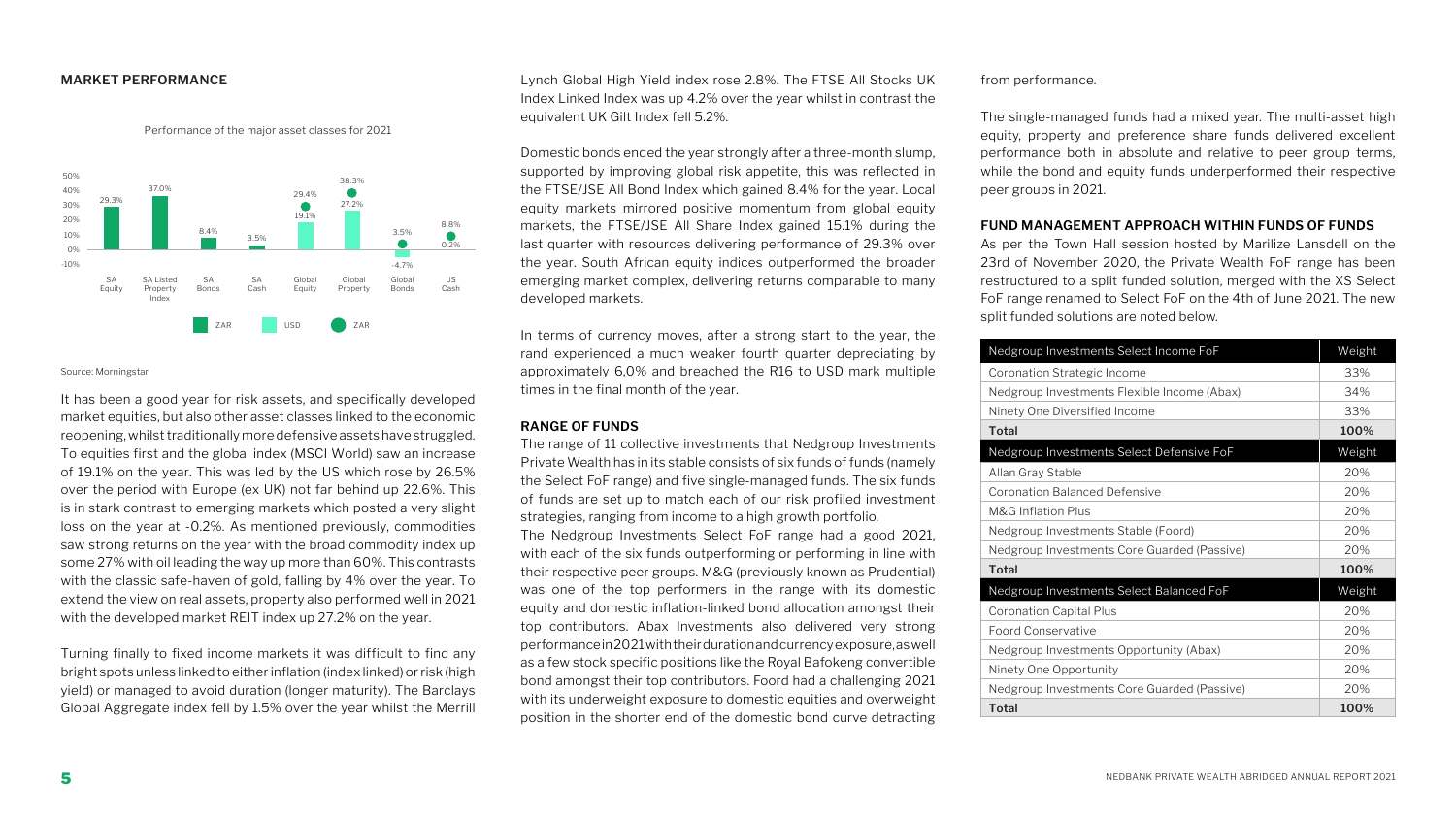### **FUND SIZES**

The Nedgroup Investments Select FoF range had a very strong second half of the year with net inflows predominantly from Nedbank Financial Planners (NFP). The total net inflows for 2021 were approximately R850 million across the range. The Select Income Fund of Funds saw the largest inflows at over R300 million, followed by the multi-asset high equity Select Growth FoF and the multi-asset low equity Select Defensive Fund of Funds at close to R250 million each

The Select Defensive FoF is the largest at just over R3 billion, followed by Select Growth FoF and Select Balanced FoF close to R1.5bil each and the Select Income FoF at just over R1 billion. The Select FoF range breached the R 7 billion mark at the end of 2021.

Both the Balanced and Defensive FoFs remain ranked the top funds in their categories since their launch close to 17 years ago.

### **THE YEAR AHEAD**

The impact and importance to global economies of the covid-19 pandemic is likely to recede in 2022, as the global pandemic moves to an 'endemic' scenario. There is still the overhang of existing restrictions, seen regionally, but we expect these to lift during the first half of 2022, enabling a more normalised economic environment to develop. This improvement is mainly driven by a combination of an effective vaccination programme, advances in anti-viral treatments and a less severe, but dominant variant.

Other risk factors that we expect to emerge this year are on the political landscape. The threat of an escalation between Russia and the Ukraine is clear as too is China and Taiwan, and there is also the potential of further fallout from an increase in Chinese regulatory control. Despite these, economic growth will likely remain above long term trends. We anticipate this to be particularly pronounced with developed economies where receding restrictions meet pent up demand and broadly accommodative policy (albeit less so).

Inflation will remain elevated, but down from near term highs. Expectations are for a normalisation of supply / demand metrics as the year progresses and for labour markets to settle, albeit with below trend unemployment within developed markets. There are still persistent inflationary pressures in evidence, however, not helped by a staggered economic reopening that still has to transition to normalised activity.

Central banks will shift to a more 'hawkish' stance to moderate growth and curb inflationary pressures. The shift in focus away from inflationary control to one of labour market support, effectively allowing economies to 'run hot', has left certain economies exposed to entrenched inflationary pressure. Our base case is for developed markets to tighten monetary policy over the next 12 months, primarily through a series of interest rate hikes. We do, however expect, policy to remain broadly supportive with any increases seen in the context of a starting position of historically low levels

Yours sincerely

Marin

Trevor Garvin Head: Nedgroup Investments Multi-Manager and Fund of Funds Manager

| Nedgroup Investments Select Growth FoF                | Weight |
|-------------------------------------------------------|--------|
| Allan Gray Balanced                                   | 20%    |
| <b>Coronation Balanced Plus</b>                       | 20%    |
| M&G Balanced                                          | 20%    |
| Nedgroup Investments Balanced (Truffle)               | 20%    |
| Nedgroup Investments Core Diversified (Passive)       | 20%    |
| <b>Total</b>                                          | 100%   |
| Nedgroup Investments Select Equity FoF                | Weight |
| <b>Coronation Equity</b>                              | 20%    |
| Nedgroup Investments SA Equity (Laurium)              | 20%    |
| Ninety One Equity                                     | 20%    |
| <b>Truffle General Equity</b>                         | 20%    |
| Satrix ALSI Tracker (Passive)                         | 20%    |
| Total                                                 | 100%   |
| Nedgroup Investments Select Global Equity FoF         | Weight |
| Dodge&Cox Global Stock                                | 20%    |
| Goldman Sachs Global Millennials Equity               | 20%    |
| Nedgroup Investments Global Equity FF (Veritas)       | 20%    |
| Nedgroup Investments Global Behavioural FF (Ardevora) | 20%    |
| Satrix MSCI World Tracker FF (Passive)                | 20%    |
| <b>Total</b>                                          | 100%   |

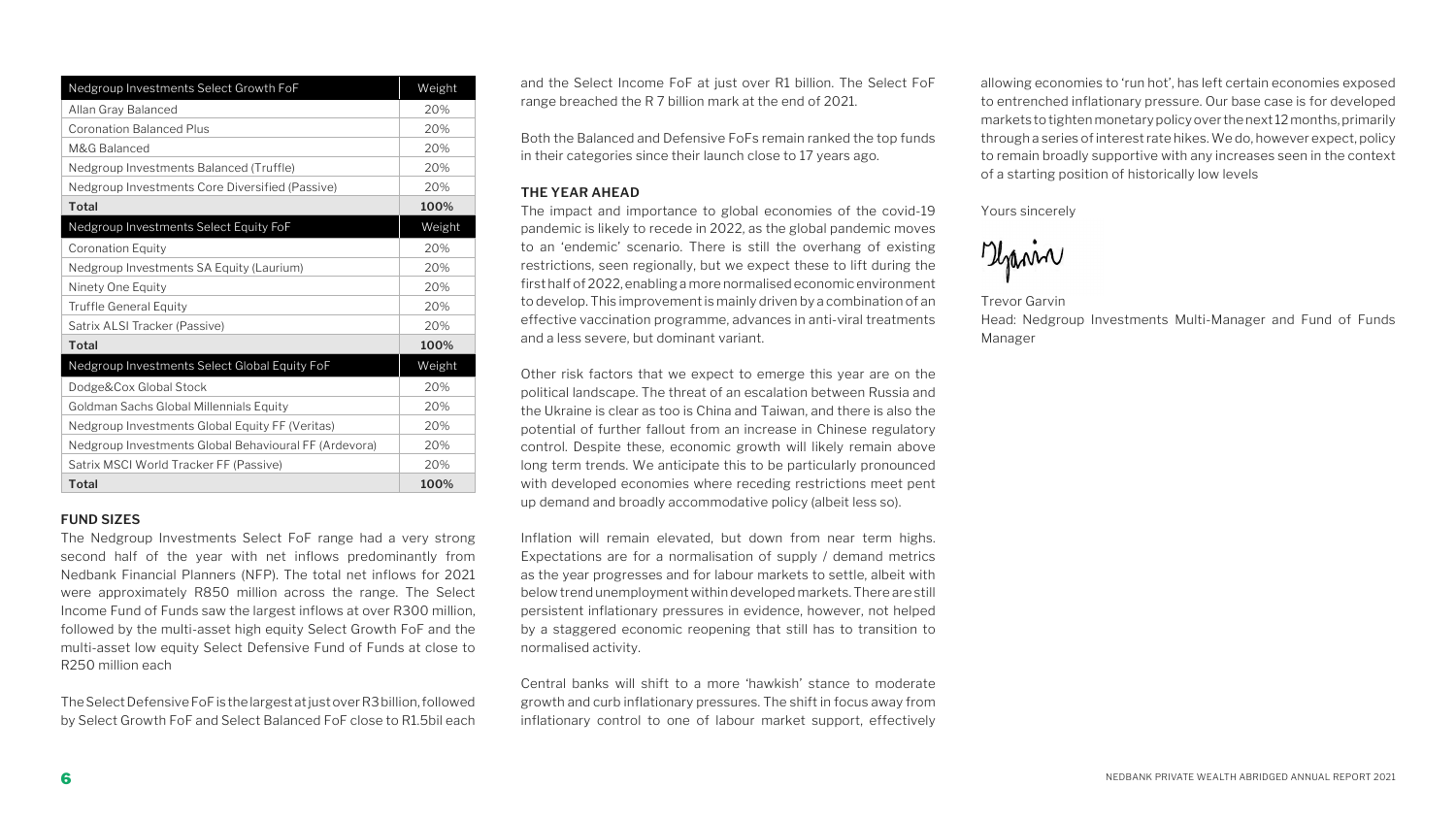# Trustees' report

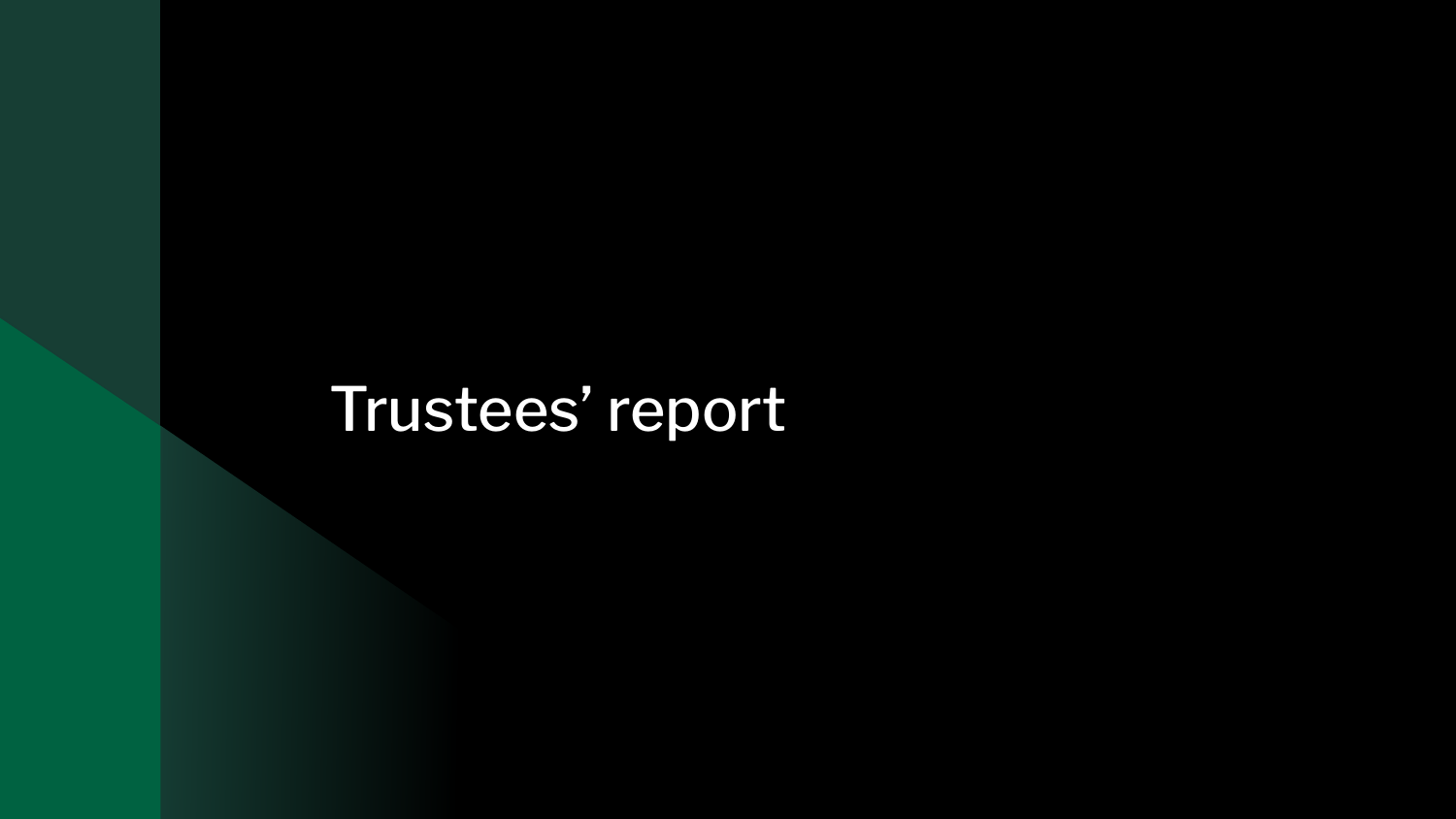### **REPORT OF THE TRUSTEE FOR THE NEDGROUP COLLECTIVE INVESTMENTS SCHEME**

We, the Standard Bank of South Africa Limited, in our capacity as Trustee of the Nedgroup Collective Investments ("the Scheme") have prepared a report in terms of Section 70(1)(f) of the Collective Investment Schemes Control Act, 45 of 2002, as amended ("the Act"), for the financial year ended 31 December 2021.

In support of our report we have adopted certain processes and procedures that allow us to form a reasonable conclusion on whether the Manager has administered the Scheme in accordance with the Act and the Scheme Deed.

As Trustees of the Scheme we are also obliged to in terms of Section 70(3) of the Act to satisfy ourselves that every statement of comprehensive income, statement of financial position or other return prepared by the Manager of the Scheme as required by Section 90 of the Act fairly represents the assets and liabilities, as well as the income and distribution of income, of every portfolio of the Scheme.

The Manager is responsible for maintaining the accounting records and preparing the annual financial statements of the Scheme in conformity with International Financial Reporting Standards. This responsibility also includes appointing an external auditor to the Scheme to ensure that the financial statements are properly drawn up so as to fairly represent the financial position of every portfolio of its collective investment scheme are in accordance with International Financial Reporting Standards and in the manner required by the Act.

Our enquiry into the administration of the Scheme by the Manager does not cover a review of the annual financial statements and hence we do not provide an opinion thereon.

Based on our records, internal processes and procedures we report that nothing has come to our attention that causes us to believe that the accompanying financial statements do not fairly represent the assets and liabilities, as well as the income and distribution of income, of every portfolio of the Scheme administered by the Manager.

We confirm that according to the records available to us, no losses were suffered in the portfolios and no investor was prejudiced as a result thereof.

We conclude our report by stating that we reasonably believe that the Manager has administered the Scheme in accordance with:

(i.) the limitations imposed on the investment and borrowing powers

- of the manager by this Act;
- (ii.) and the provisions of this Act and the deed;

Seggie Moodley **Standard Bank of South Africa Limited**

29 March 2022

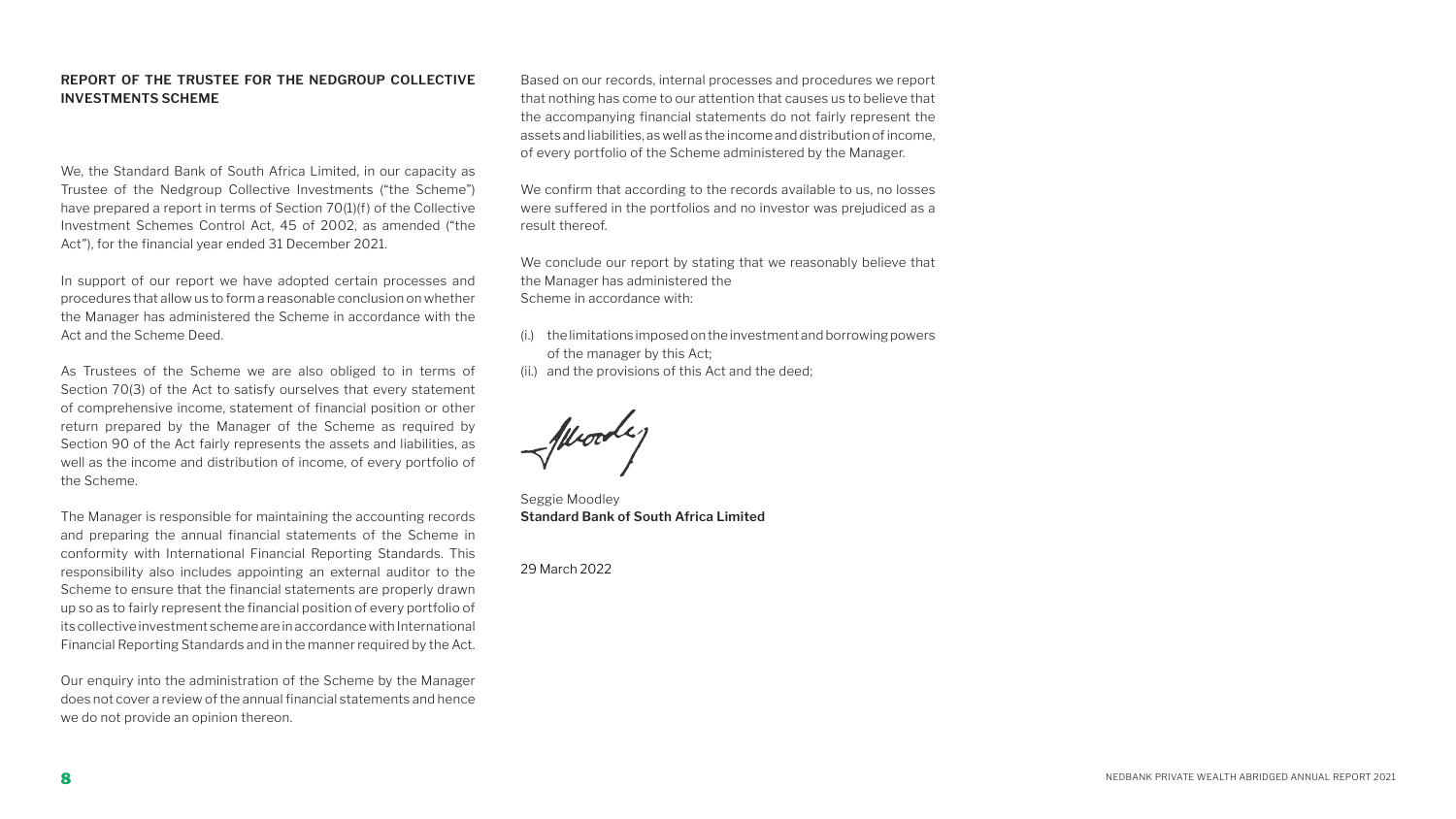# Unit trust portfolio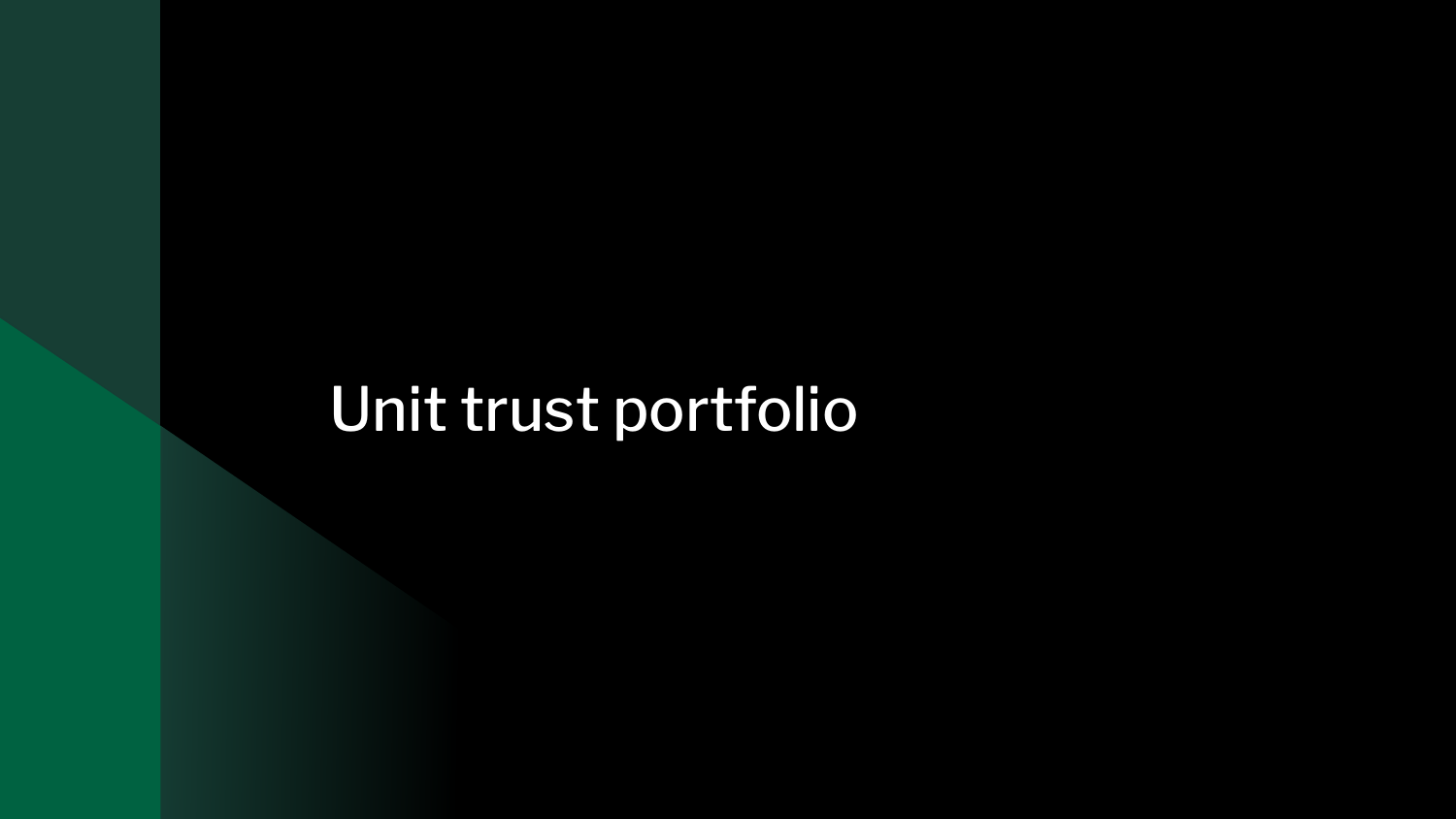# NEDGROUP INVESTMENTS PRIVATE WEALTH BOND FUND

### **PORTFOLIO OBJECTIVE**

The portfolio is suitable for investors who require specific exposure to the South African bond market as part of their overall investment strategy. The portfolio typically displays higher volatility than a money market portfolio, but lower volatility than a general equity or balanced portfolio.

#### **RISK REWARD PROFILE**

For credit and income instruments, while unlikely, capital loss may occur due to an event like the default of an issuer. The portfolio typically displays higher volatility than a money market portfolio, but lower volatility than a general equity or balanced portfolio. The portfolio is suitable for investors who require specific exposure to the South African bond market as part of their overall investment strategy.

| <b>INCOME STATEMENT</b>                     | 12 months ended<br>31 Dec 2021<br>R | 12 months ended<br>31 Dec 2020<br>R |
|---------------------------------------------|-------------------------------------|-------------------------------------|
| Income available for distribution R 000's   | 30 975                              | 47269                               |
| Distribution R 000's                        | 30 968                              | 47269                               |
| <b>BALANCE SHEET</b>                        | At 31 Dec 2021<br>R                 | At 31 Dec 2020<br>R                 |
| Total assets R 000's                        | 440 523                             | 319 313                             |
| Capital value of unit portfolio R 000's     | 430 696                             | 312 350                             |
| Total Liabilities R 000's                   | 9827                                | 6963                                |
| <b>Total equity and liabilities R 000's</b> | 440 523                             | 319 313                             |

| DISTRIBUTIONS (cents per unit) | Class A   | Class A2  |
|--------------------------------|-----------|-----------|
| December 2021                  | 21.20 cpu | 20.77 cpu |
| September 2021                 | 21.33 cpu | 20.89 cpu |
| June 2021                      | 21.04 cpu | 20.60 cpu |
| March 2021                     | 20.60 cpu | 20.19 cpu |

| FEES AND CHARGES (Incl. VAT) |          |                 |
|------------------------------|----------|-----------------|
| Initial Fee                  |          | $0.00\%$        |
| Annual Management Fee        | Class A  | 0.63% per annum |
|                              | Class A2 | 0.80% per annum |







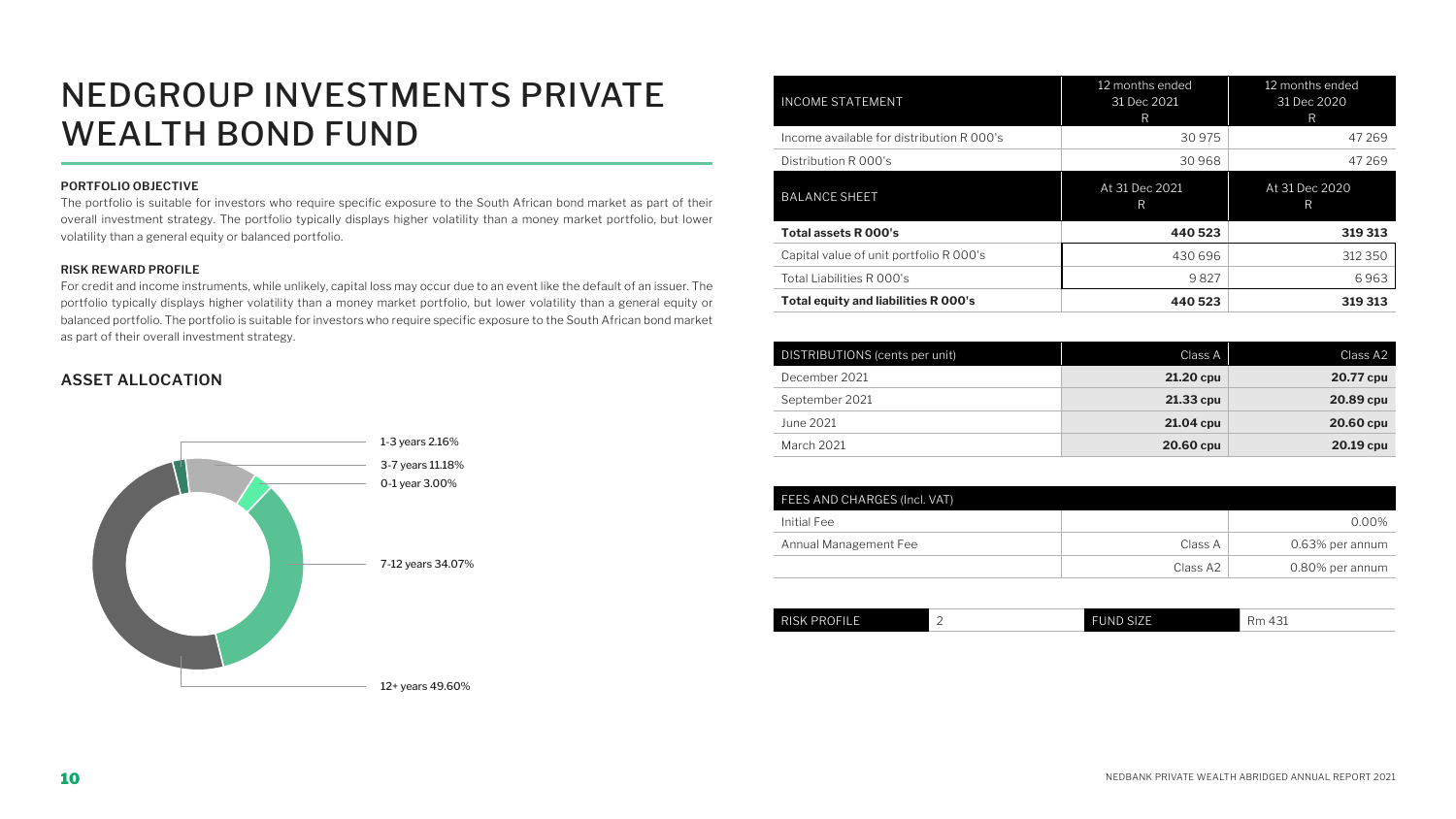# NEDGROUP INVESTMENTS PRIVATE WEALTH EQUITY FUND

### **PORTFOLIO OBJECTIVE**

The portfolio seeks to provide investors with capital growth by investing in equities predominantly traded on the JSE as well as internationally on a select basis. Investors should be prepared for and be comfortable with market volatility in order to achieve long-term objectives.

#### **RISK REWARD PROFILE**

Equity investments are volatile by nature and are subject to potential capital loss. The portfolio is suitable for investors seeking exposure to equity markets with maximum capital appreciation as their primary goal over the long term. Investors should have a tolerance for short-term market volatility in order to achieve long-term objectives.

| <b>INCOME STATEMENT</b>                   | 12 months ended<br>31 Dec 2021<br>R | 12 months ended<br>31 Dec 2020<br>R |
|-------------------------------------------|-------------------------------------|-------------------------------------|
| Income available for distribution R 000's | 40 675                              | 10 217                              |
| Distribution R 000's                      | 40 675                              | 10 216                              |
| <b>BALANCE SHEET</b>                      | At 31 Dec 2021<br>R                 | At 31 Dec 2020<br>R                 |
| <b>Total assets R 000's</b>               | 1033271                             | 975955                              |
| Capital value of unit portfolio R 000's   | 991685                              | 964873                              |
| Total Liabilities R 000's                 | 41586                               | 11082                               |
| Total equity and liabilities R 000's      | 1033271                             | 975955                              |

| DISTRIBUTIONS (cents per unit) | Class A    | LClass A21 | Class A3   | Class C          | Class R    |
|--------------------------------|------------|------------|------------|------------------|------------|
| December 2020                  | 44.57 cpu  | 47.49 cpu  | 56.12 cpu  | <b>73.58 cpu</b> | 82.27 cpu  |
| December 2021                  | 251.67 cpu | 255.20 cpu | 266.04 cpu | 288.32 cpu       | 299.43 cpu |

| FEES AND CHARGES (Incl. VAT) |          |                 |
|------------------------------|----------|-----------------|
| Initial Fee                  |          | 0.00%           |
| Annual Management Fee        | Class A  | 1.54% per annum |
|                              | Class A2 | 1.48% per annum |
|                              | Class A3 | 1,31% per annum |
|                              | Class C  | 0.96% per annum |
|                              | Class R  | 0.79% per annum |

| <b>RISK PROFILE</b> |  | FUND SIZE <sup>I</sup> | $\sim$ $\sim$ $\sim$<br>$\overline{\phantom{a}}$<br>uu -<br><b>NILL</b><br>- - - - - - |
|---------------------|--|------------------------|----------------------------------------------------------------------------------------|
|---------------------|--|------------------------|----------------------------------------------------------------------------------------|









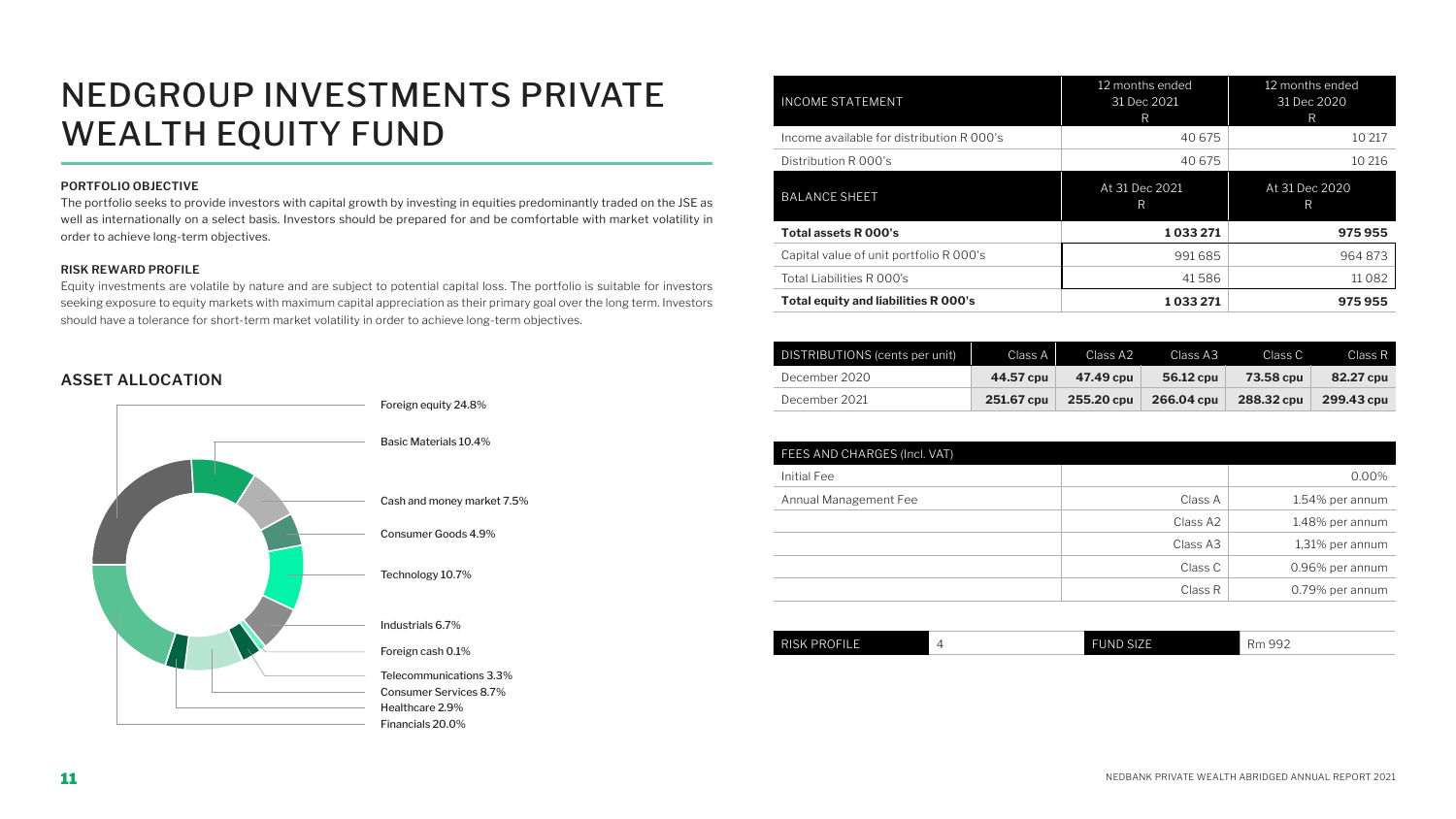# NEDGROUP INVESTMENTS PRIVATE WEALTH DIVERSIFIED GROWTH FUND

### **PORTFOLIO OBJECTIVE**

The portfolio will seek to balance income and real capital growth objectives through a blended allocation to risk assets and income yielding assets. Diversification across asset classes and a maximum equity exposure of 75% helps reduce risk and volatility relative to a general equity portfolio.

#### **RISK REWARD PROFILE**

Equity and property investments are volatile by nature and subject to potential capital loss. For credit and income instruments, while unlikely, capital loss may also occur due to an event like the default of an issuer. The portfolio may be subject to currency fluctuations due to its international exposure.

| Total equity and liabilities R 000's      | 253 664                             | 231072                              |
|-------------------------------------------|-------------------------------------|-------------------------------------|
| Total Liabilities R 000's                 | 2949                                | 2042                                |
| Capital value of unit portfolio R 000's   | 250 715                             | 229 030                             |
| <b>Total assets R 000's</b>               | 253 664                             | 231072                              |
| <b>BALANCE SHEET</b>                      | At 31 Dec 2021<br>R                 | At 31 Dec 2020<br>R                 |
| Distribution R 000's                      | 6495                                | 4698                                |
| Income available for distribution R 000's | 6498                                | 4698                                |
| <b>INCOME STATEMENT</b>                   | 12 months ended<br>31 Dec 2021<br>R | 12 months ended<br>31 Dec 2020<br>R |

| DISTRIBUTIONS (cents per unit) | Class A          | Class A2         | Class A1   |
|--------------------------------|------------------|------------------|------------|
| June 2021                      | <b>90.38 cpu</b> | <b>99.46 cpu</b> | 103.98 cpu |
| December 2021                  | 46.93 cpu        | 56.76 cpu        | 61.64 cpu  |

|          | $0.00\%$           |
|----------|--------------------|
| Class A  | 1.67% per annum    |
| Class A2 | $1.16\%$ per annum |
| Class A1 | 1.33% per annum    |
|          |                    |

| <b>PROFILE</b><br>$\sim$ $\sim$<br>$\sim$ $-$<br>П<br>R <sup>I</sup><br>71<br>'NL<br>5K.<br>⊣m<br>ы.<br>∽ |  |
|-----------------------------------------------------------------------------------------------------------|--|
|-----------------------------------------------------------------------------------------------------------|--|









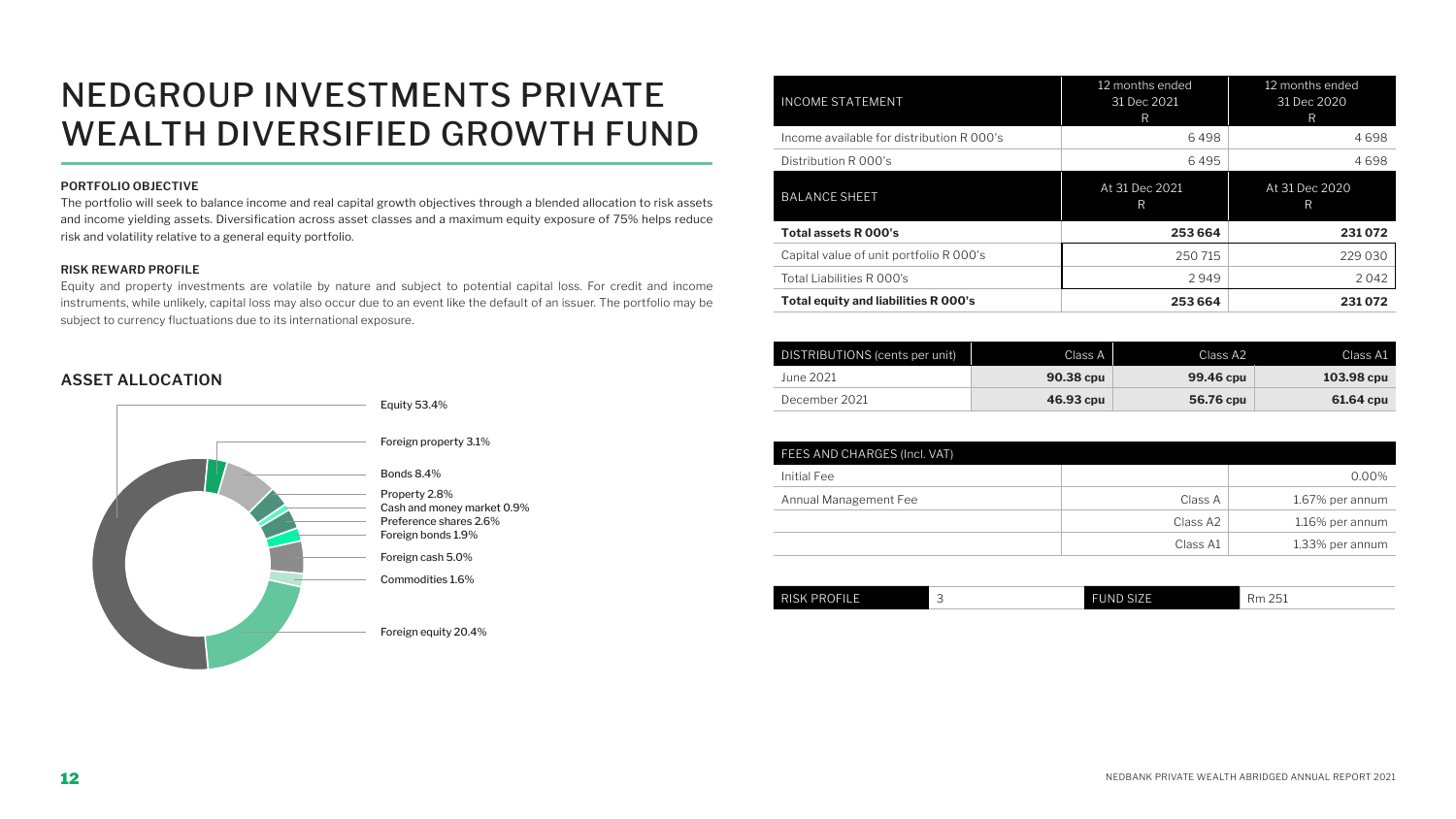# NEDGROUP INVESTMENTS PRIVATE WEALTH PREFERENCE SHARE FUND

### **PORTFOLIO OBJECTIVE**

The Nedgroup Investments Private Wealth Preference Share Fund is a unit trust that invests in preference shares in order to generate tax efficient income in the form of dividends, while at the same time limiting capital volatility.

### **RISK REWARD PROFILE**

The portfolio is suitable for investors seeking exposure to the listed preference share market, with limited capital volatility and regular tax efficient income as their primary goal over the long term. Investors should have a tolerance for short-term market volatility in order to achieve long-term objectives.

### **ASSET ALLOCATION**

DISTRIBUTIONS (cents per unit)  $\overline{a}$  and  $\overline{b}$  class A  $\overline{c}$  class A2 **December 2021 10.84 cpu 11.32 cpu 11.32 cpu 10.84 cpu** September 2021 **21.32 cpu 20.90 cpu** June 2021 **24.90 cpu 24.50 cpu** March 2021 **7.90 cpu 7.52 cpu**

| Total Liabilities R 000's                 | 2 1 1 2                             | 1794                                |
|-------------------------------------------|-------------------------------------|-------------------------------------|
| Capital value of unit portfolio R 000's   | 164 651                             | 139 525                             |
| Total assets R 000's                      | 166763                              | 141 319                             |
| <b>BALANCE SHEET</b>                      | At 31 Dec 2021<br>R                 | At 31 Dec 2020<br>R                 |
| Distribution R 000's                      | 9078                                | 13 970                              |
| Income available for distribution R 000's | 9082                                | 13 970                              |
| <b>INCOME STATEMENT</b>                   | 12 months ended<br>31 Dec 2021<br>R | 12 months ended<br>31 Dec 2020<br>R |

| FEES AND CHARGES (Incl. VAT) |          |                 |
|------------------------------|----------|-----------------|
| Initial Fee                  |          | $0.00\%$        |
| Annual Management Fee        | Class A  | 0.75% per annum |
|                              | Class A2 | 0.92% per annum |

| <b>RISK PROFILE</b><br><b>FUND SIZE</b><br>$\sim$ $-$<br>Dm<br>1 165 |  |  |  |  |
|----------------------------------------------------------------------|--|--|--|--|
|----------------------------------------------------------------------|--|--|--|--|







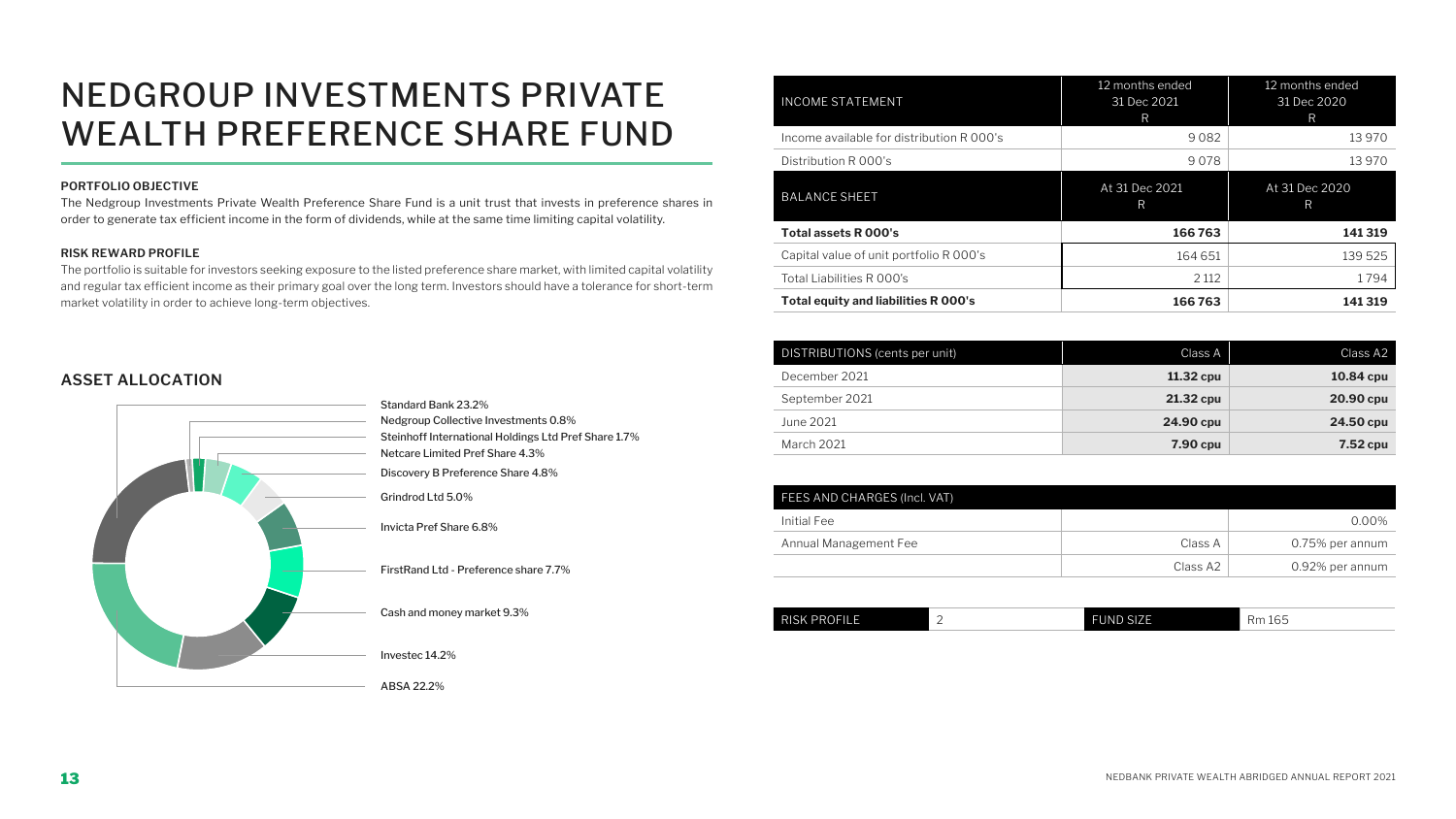# NEDGROUP INVESTMENTS PRIVATE WEALTH PROPERTY EQUITY FUND

### **PORTFOLIO OBJECTIVE**

The portfolio is suitable for investors who require sector specific exposure to real estate securities as part of their overall investment strategy, with both income generation and real capital preservation as their primary goal over the long-term.

#### **RISK REWARD PROFILE**

The portfolio is suitable for investors seeking exposure to the listed preference share market, with limited capital volatility Property investments are volatile by nature and subject to potential capital loss. The portfolio is suitable for investors who require sector specific exposure to real estate securities as part of their overall investment strategy, with both income generation and capital appreciation as their primary goal over the long-term.

| <b>INCOME STATEMENT</b>                   | 12 months ended<br>31 Dec 2021<br>R | 12 months ended<br>31 Dec 2020<br>R |
|-------------------------------------------|-------------------------------------|-------------------------------------|
| Income available for distribution R 000's | 12 300                              | 9973                                |
| Distribution R 000's                      | 12 3 0 0                            | 9973                                |
| <b>BALANCE SHEET</b>                      | At 31 Dec 2021<br>R                 | At 31 Dec 2020<br>$\mathsf{R}$      |
| Total assets R 000's                      | 167382                              | 150 252                             |
| Capital value of unit portfolio R 000's   | 162 350                             | 147981                              |
| Total Liabilities R 000's                 | 5032                                | 2 2 7 1                             |
| Total equity and liabilities R 000's      | 167382                              | 150 252                             |

| <b>FEES AND CHARGES (Incl. VAT)</b> |          |                 |
|-------------------------------------|----------|-----------------|
| Initial Fee                         |          | $0.00\%$        |
| Annual Management Fee               | Class A  | 1.18% per annum |
|                                     | Class A2 | 1.36% per annum |

| RISK PROFILE |  | FUND SIZE | $\sim$ $\sim$<br>$\overline{\phantom{0}}$<br>Кm<br>. .<br>⊥∪∠ |
|--------------|--|-----------|---------------------------------------------------------------|
|--------------|--|-----------|---------------------------------------------------------------|

|                                     | DISTRIBUTIONS (cents per unit) | Class A          | Class A2  |
|-------------------------------------|--------------------------------|------------------|-----------|
|                                     | December 2021                  | <b>81.98 cpu</b> | 80.69 cpu |
|                                     | September 2021                 | 43.56 cpu        | 42.42 cpu |
|                                     | <b>June 2021</b>               | 49.41 cpu        | 48.36 cpu |
| Real estate investment trusts 69.5% | <b>March 2021</b>              | 26.90 cpu        | 25.99 cpu |